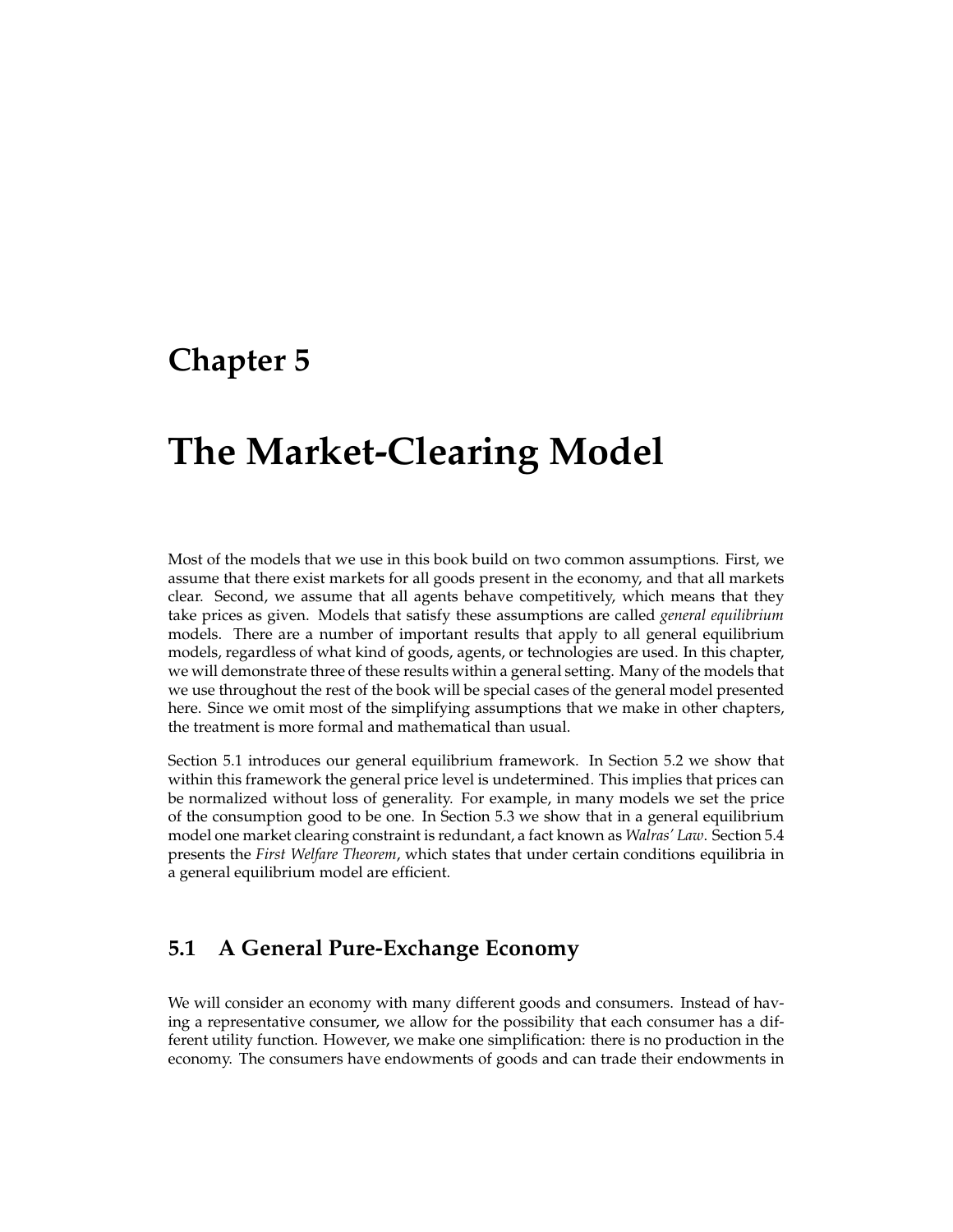markets, but there is no possibility of producing any goods in excess of the endowments.<sup>1</sup>

There are  $N$  different goods in the economy, where  $N$  is any positive integer. For each good there is a market, and the price of good *n* is denoted  $p_n$ . There are *I* different consumers. Each consumer has a utility function over her consumption of the  $N$  goods in the economy. Consumption of good *n* by consumer *i* is denoted as  $c_n^i$ , and the utility function for consumer *i* is  $u_i(c_1^i, c_2^i, \ldots, c_N^i)$ . Notice that the utility function is indexed by *i*, so that it can be different for each consumer. The consumers also have endowments of the  $N$  goods, where  $e_t^i$  is the endowment of consumer  $i$  of good  $n$ .

All consumers meet at the beginning of time in a central marketplace. Here the consumers can sell their endowments and buy consumption goods. If consumer  $i$  sells all her endowments, her total income is  $\sum_{n=1}^{N} p_n e_n^i$ . Similarly, total expenditure on consumption goods is  $\sum_{n=1}^N p_n c_n^i$ . Consumer  $i$  maximizes utility subject to her budget constraint, which states that total expenditure on consumption has to equal total income from selling the endowment. Mathematically, the problem of consumer  $i$  is:

(5.1) 
$$
\max_{\{c_n^i\}_{n=1}^N} u_i(c_1^i, c_2^i, \dots, c_N^i) \text{ subject to:}
$$

$$
\sum_{n=1}^N p_n c_n^i = \sum_{n=1}^N p_n e_n^i.
$$

We will also need a market-clearing constraint for each of the goods. The market-clearing condition for good  $n$  is:

(5.2) 
$$
\sum_{i=1}^{I} c_n^i = \sum_{i=1}^{I} e_n^i.
$$

Note that in the budget constraint we sum over all goods for one consumer, while in the market-clearing conditions we sum over all consumers for one good. The only additional assumptions that we will make throughout this chapter are: that  $I$  and  $N$  are positive integers, that all endowments  $e_n^i$  are positive and that all utility functions are strictly increasing in all arguments. The assumption of increasing utility functions is important because it implies that all prices are positive in equilibrium. We will use this fact below. Notice that we do not make any further assumptions like differentiability or concavity, and that we do not restrict attention to specific functional forms for utility. The results in this chapter rest solely on the general structure of the market-clearing model. We are now ready to define an equilibrium for this economy along the lines developed in Chapter 3.

An *allocation* is a set of values for consumption for each good and each consumer. A *competitive equilibrium* is an allocation  $\{c_1^i, c_2^i, \ldots, c_N^i\}_{i=1}^I$  and a set of prices  $\{p_1, p_2, \ldots, p_N\}$  such that:

<sup>&</sup>lt;sup>1</sup>While this assumption may seem restrictive, in fact all results of this chapter can be shown for production economies as well. However, notation and algebra are more complicated with production, so we concentrate on the pure-exchange case.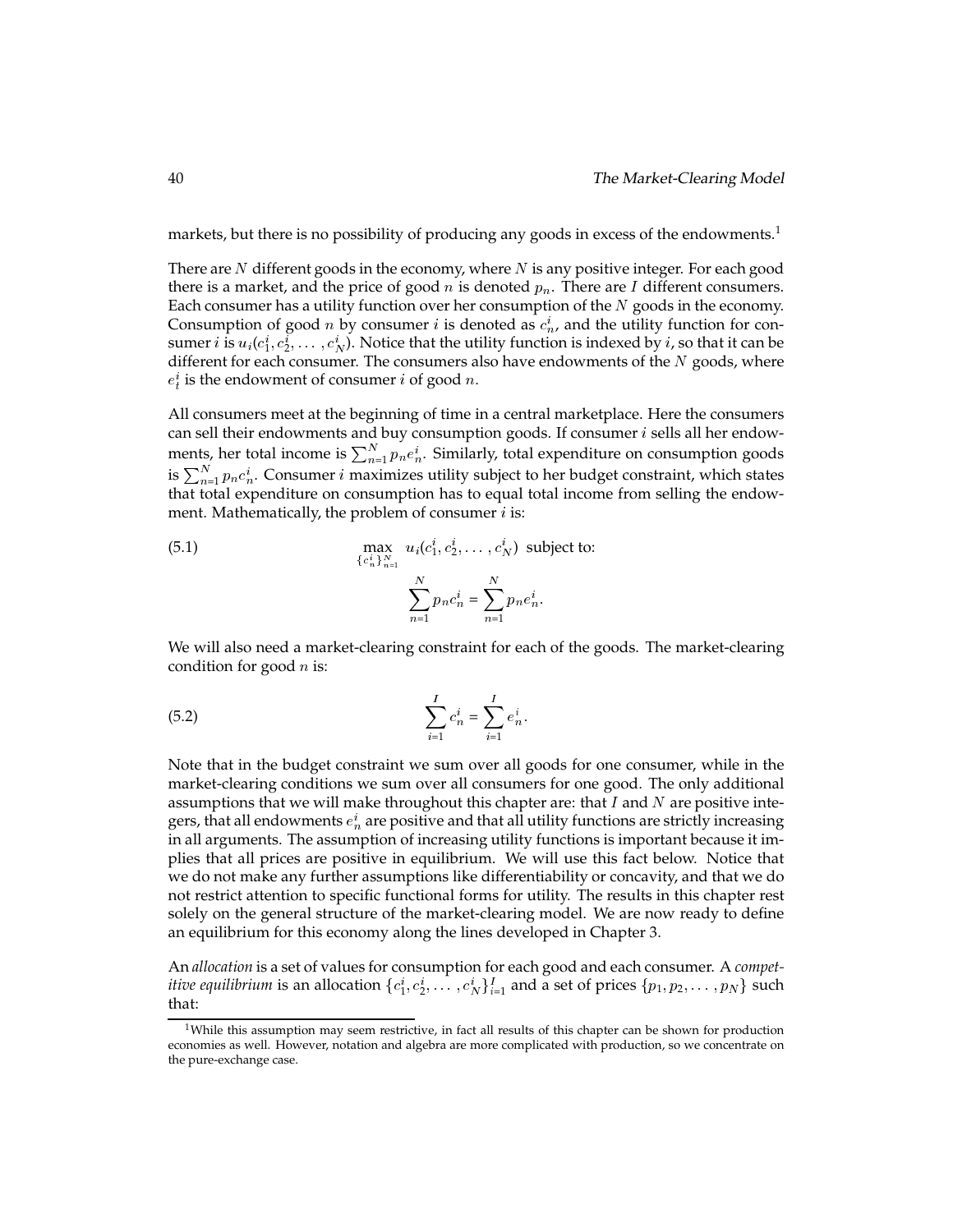- Taking prices as given, each consumer i chooses  $\{c_1^i, c_2^i, \ldots, c_N^i\}$  as a solution to the maximization problem in equation (5.1); and
- Given the allocation, all market-clearing constraints in equation (5.2) are satisfied.

The model is far more general than it looks. For example, different goods could correspond to different points of time. In that case, the budget constraint would be interpreted as a present-value budget constraint, as introduced in Chapter 3. We can also incorporate uncertainty, in which case different goods would correspond to different states of the world. Good 1 could be consumption of sun-tan lotion in case it rains tomorrow, while good 2 could be sun-tan lotion in case it's sunny. Presumably, the consumer would want to consume different amounts of these goods, depending on the state of the world. By using such time- and state-contingent goods, we can adapt the model to almost any situation.

#### **5.2 Normalization of Prices**

In our model, the general level of prices is undetermined. For example, given any equilibrium, we can double all prices and get another equilibrium. We first ran into this phenomenon in the credit-market economy of Section 3.2, where it turned out that the price level <sup>P</sup> was arbitrary. An important application is the possibility of normalizing prices. Since it is possible to multiply prices by a positive constant and still have an equilibrium, the constant can be chosen such that one price is set to one. For example, if we want to normalize the price of the first good, we can choose the constant to be  $1/p_1$ . Then, when we multiply all prices by this constant, the normalized price of the first good becomes  $(p_1)(1/p_1) = 1$ . If for every equilibrium there is another one in which the price of the first good is one, there is no loss in generality in assuming that the price is one right away. Without always mentioning it explicitly, we make use of this fact in a number of places throughout this book. Normally the price of the consumption good is set to one, so that all prices can be interpreted in terms of the consumption good.<sup>2</sup> The good whose price is set to one is often called the *numéraire*.

In order to show that the price level is indeterminate, we are going to assume that we have already found an allocation  $\{c_1^i, c_2^i, \ldots, c_N^i\}_{i=1}^I$  and a price system  $\{p_1, p_2, \ldots, p_N\}$  that satisfy all the conditions for an equilibrium. We now want to show that if we multiply all prices by a constant  $\gamma > 0$  we will still have an equilibrium. That is, the allocation  $\{c_1^i, c_2^i, \ldots, c_N^i\}_{i=1}^I$  will still satisfy market-clearing, and the values for consumption will still be optimal choices for the consumers given the new price system  $\{\gamma p_1, \gamma p_2, \dots, \gamma p_N\}$ .

It is obvious that the market-clearing constraints will continue to hold, since we have not changed the allocation and the prices do not enter in the market-clearing constraints. Therefore we only need to show that the allocation will still be optimal, given the new price

 ${}^{2}$ Examples are the labor market model in Section 6.1 and the business-cycle model in Chapter 9. In both cases, the price of consumption is set to one.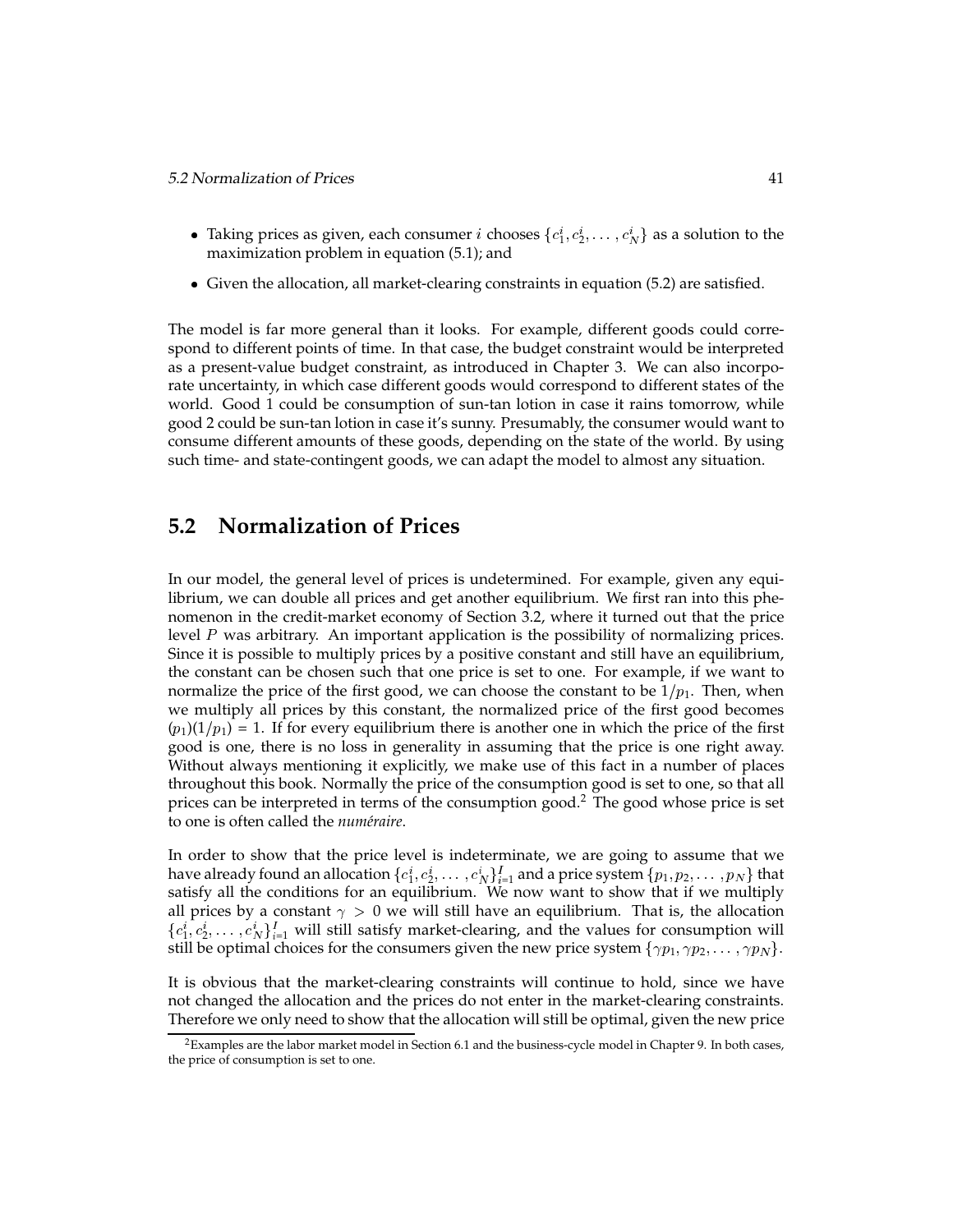system. We know already that the allocation is an optimal choice for the consumers given the old price system. If we can show that the new price system does not change the budget constraint of the consumer, then the consumer's problem with the new prices will be equivalent to the original problem, so it will have the same solution. The budget constraint with the new prices is:

$$
\sum_{n=1}^N (\gamma p_n) c_n^i = \sum_{n=1}^N (\gamma p_n) e_n^i.
$$

We can pull the common  $\gamma$  terms outside the summations, so we can divide each side by  $\gamma$ to yield:

$$
\sum_{n=1}^N p_n c_n^i = \sum_{n=1}^N p_n e_n^i,
$$

which is equal to the budget constraint under the original price system. The consumer's problem does not change, so it still has the same solution. This shows that the allocation  $\{c_1^i, c_2^i, \dots, c_N^i\}_{i=1}^I$  and prices  $\{\gamma p_1, \gamma p_2, \dots, \gamma p_N\}$  form an equilibrium as well.

The basic idea is that only relative prices matter, not absolute prices. If all prices are multiplied by a constant, income from selling the endowment will increase in the same proportion as the cost of consumption goods. As long as the relative prices are constant, such a change will not influence the decisions of consumers. Note that we did not need to look at any first-order conditions to prove our point. The possibility of normalizing prices derives from the basic structure of this market economy, not from specific assumptions about utility or technology.

#### **5.3 Walras' Law**

In a general equilibrium model, one market-clearing constraint is redundant. This means that if each consumer's budget constraint is satisfied and all but one market-clearing conditions hold, then the last market-clearing condition is satisfied automatically. This fact is of practical value, because it implies that we can omit one market-clearing constraint right away when computing an equilibrium. Without mentioning it, we made already use of this in Section 3.2. While the definition of equilibrium required the goods market to clear, the market-clearing constraints for goods were not actually used afterwards. This was possible because they were implied by the budget constraints and the fact that the bond market cleared. This feature of general equilibrium models is known as *Walras' Law*.

To see that Walras' law holds in our general pure-exchange economy, assume that the budget constraints for each of the <sup>I</sup> consumers and the market-clearing constraints for the first  $N-1$  goods are satisfied. We want to show that the last market-clearing constraint for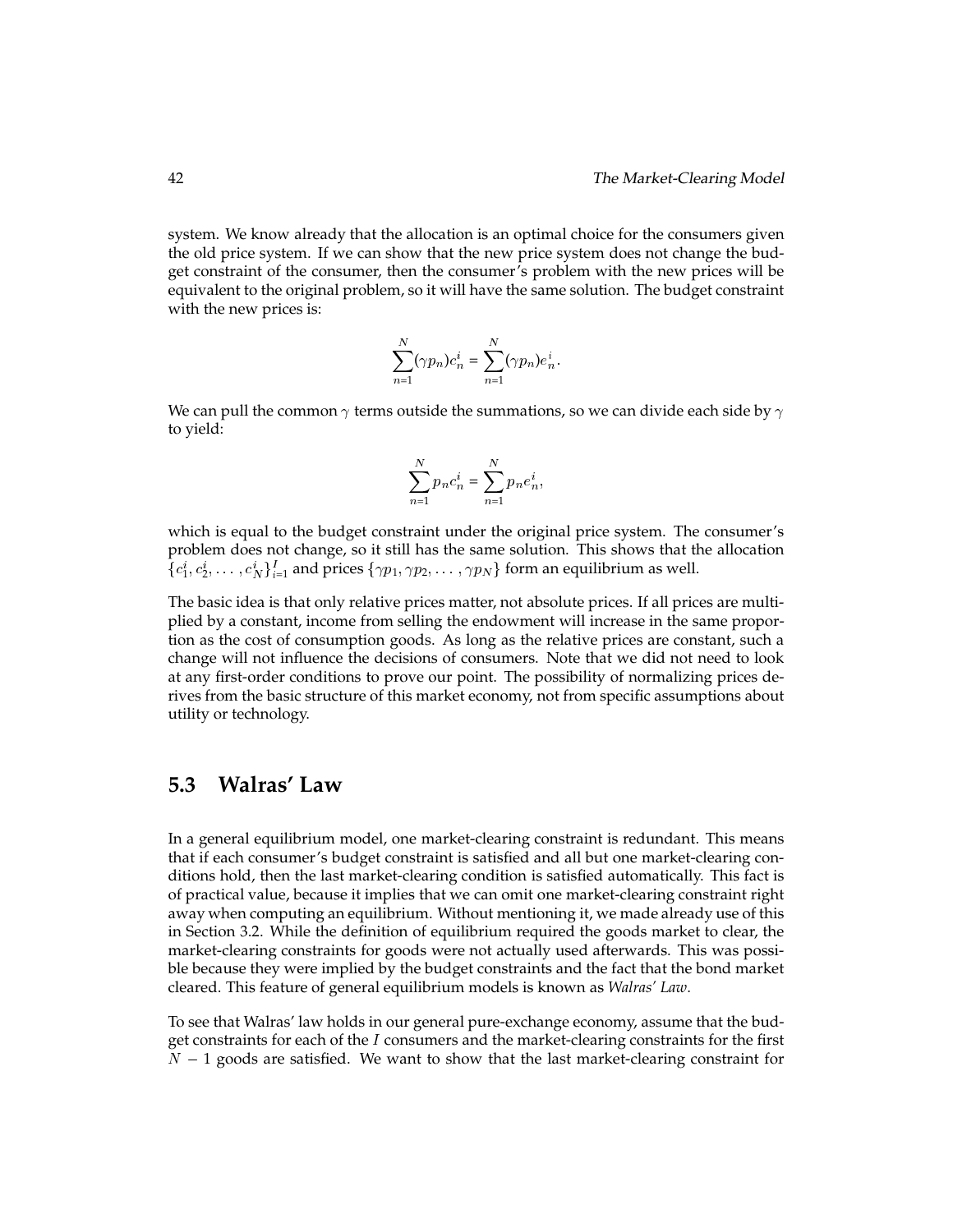good  $N$  is also satisfied. Summing the budget constraints over all consumers yields:

$$
\sum_{i=1}^{I} \sum_{n=1}^{N} p_n c_n^i = \sum_{i=1}^{I} \sum_{n=1}^{N} p_n e_n^i.
$$

Rearranging gives:

(5.3) 
$$
\sum_{n=1}^{N} \sum_{i=1}^{I} p_n c_n^i = \sum_{n=1}^{N} \sum_{i=1}^{I} p_n e_n^i,
$$

$$
\sum_{n=1}^{N} p_n \sum_{i=1}^{I} c_n^i = \sum_{n=1}^{N} p_n \sum_{i=1}^{I} e_n^i, \text{ or:}
$$

$$
\sum_{n=1}^{N} p_n \left[ \sum_{i=1}^{I} c_n^i - \sum_{i=1}^{I} e_n^i \right] = 0.
$$

Inside the brackets we have the difference between the total consumption and the total endowment of good  $n$ . If the market for good  $n$  clears, this difference is zero. Since we assume that the first  $N - 1$  markets clear, equation (5.3) becomes:

$$
p_N \left[ \sum_{i=1}^I c_N^i - \sum_{i=1}^I e_N^i \right] = 0.
$$

Since  $p_N > 0$ , this implies:

$$
\sum_{i=1}^{I} c_N^i - \sum_{i=1}^{I} e_N^i = 0, \text{ or:}
$$

$$
\sum_{i=1}^{I} c_N^i = \sum_{i=1}^{I} e_N^i.
$$

Thus the <sup>N</sup>th market will clear as well.

The intuition behind this result is easiest to see when the number of markets is small. If there is only one good, say apples, the budget constraints of the consumers imply that each consumer eats as many apples as she is endowed with. Then the market-clearing constraint has to be satisfied as well, since it is already satisfied on the level of each consumer. Now assume there is one more good, say oranges, and the market-clearing constraint for apples is satisfied. That implies that total expenditures on apples equal total income from selling apples to other consumers. Since each consumer balances spending with income, expenditures have to equal income for oranges as well, so the market for oranges clears.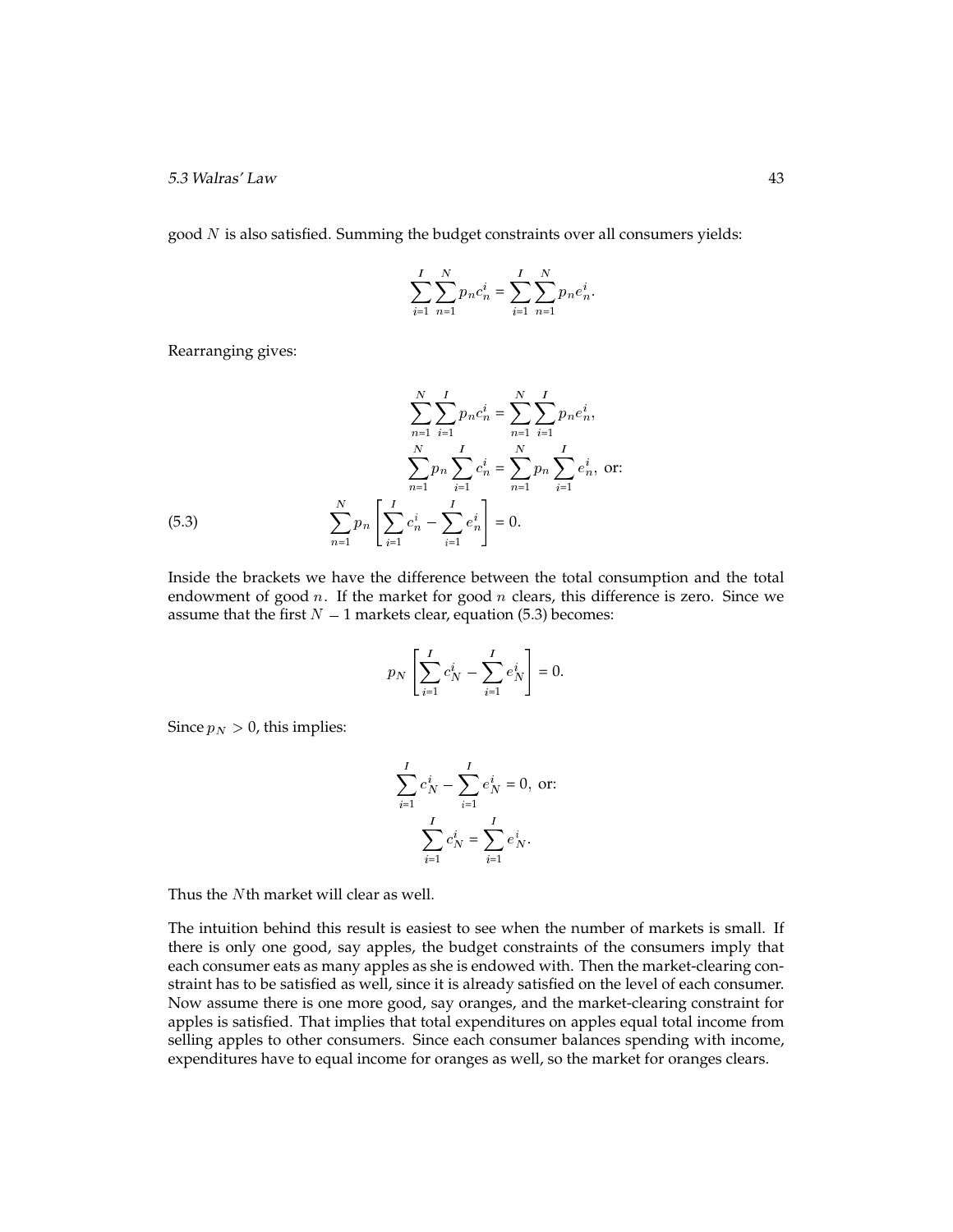### **5.4 The First Welfare Theorem**

The first two features of general equilibrium models that we presented in this chapter were technical. They are of some help in computing equilibria, but taken for themselves they do not provide any deep new insights that could be applied to the real world. The situation is different with the last feature that we are going to address, the efficiency of outcomes in general equilibrium economies. This result has important implications for the welfare properties of economic models, and it plays a key role in the theory of comparative economic systems.

Before we can show that equilibria in our model are efficient, we have to make precise what exactly is meant by efficiency. In economics, we usually use the concept of *Pareto efficiency*. Another term for Pareto efficiency is Pareto optimality, and we will use both versions interchangeably. An allocation is Pareto efficient if it satisfies the market-clearing conditions and if there is no other allocation that: (1) also satisfies the market-clearing conditions; and (2) makes everyone better off. In our model, an allocation  $\{c_1^i, c_2^i, \ldots, c_N^i\}_{i=1}^I$  is therefore Pareto efficient if the market-clearing constraint in equation (5.2) holds for each of the  $N$  goods and if there is no other allocation  $\{\bar{c}_1^i, \bar{c}_2^i, \ldots, \bar{c}_N^i\}_{i=1}^I$  that also satisfies marketclearing and such that:

$$
u(\bar{c}_1^i,\bar{c}_2^i,\dotsc,\bar{c}_N^i)>u(c_1^i,c_2^i,\dotsc,c_N^i)
$$

for every consumer  $i$ .<sup>3</sup> Notice that the concept of Pareto optimality does not require us to take any stand on the issue of distribution. For example, if utility functions are strictly increasing, one Pareto-optimal allocation is to have one consumer consume all the resources in the economy. Such an allocation is clearly feasible, and every alternative allocation makes this one consumer worse off. A Pareto-efficient allocation is therefore not necessarily one that many people would consider "fair" or even "optimal". On the other hand, many people would agree that it is better to make everyone better off as long as it is possible to do so. Therefore we can interpret Pareto efficiency as a minimal standard for a "good" allocation, rather than as a criterion for the "best" one.

We now want to show that any equilibrium allocation in our economy is necessarily Pareto optimal. The equilibrium consists of an allocation  $\{c_1^i, c_2^i, \ldots, c_N^i\}_{i=1}^I$  and a price system  $\{p_1, p_2, \ldots, p_N\}$ . Since market-clearing conditions hold for any equilibrium allocation, the first requirement for Pareto optimality is automatically satisfied. The second part takes a little more work. We want to show that there is no other allocation that also satisfies market-clearing and that makes everyone better off. We are going to prove this by contradiction. That is, we will assume that such a better allocation actually exists, and then we will show that this leads us to a contradiction. Let us therefore assume that there is another allocation  $\{\bar{c}_1^i, \bar{c}_2^i, \dots, \bar{c}_N^i\}_{i=1}^I$  that satisfies market-clearing and such that:

$$
u(\bar{c}_1^i, \bar{c}_2^i, \ldots, \bar{c}_N^i) > u(c_1^i, c_2^i, \ldots, c_N^i)
$$

 $3A$  weaker notion of Pareto efficiency replaces the strict inequality with weak inequalities plus the requirement that at least one person is strictly better off. The proof of the First Welfare Theorem still goes through with the weaker version, but for simplicity we use strict inequalities.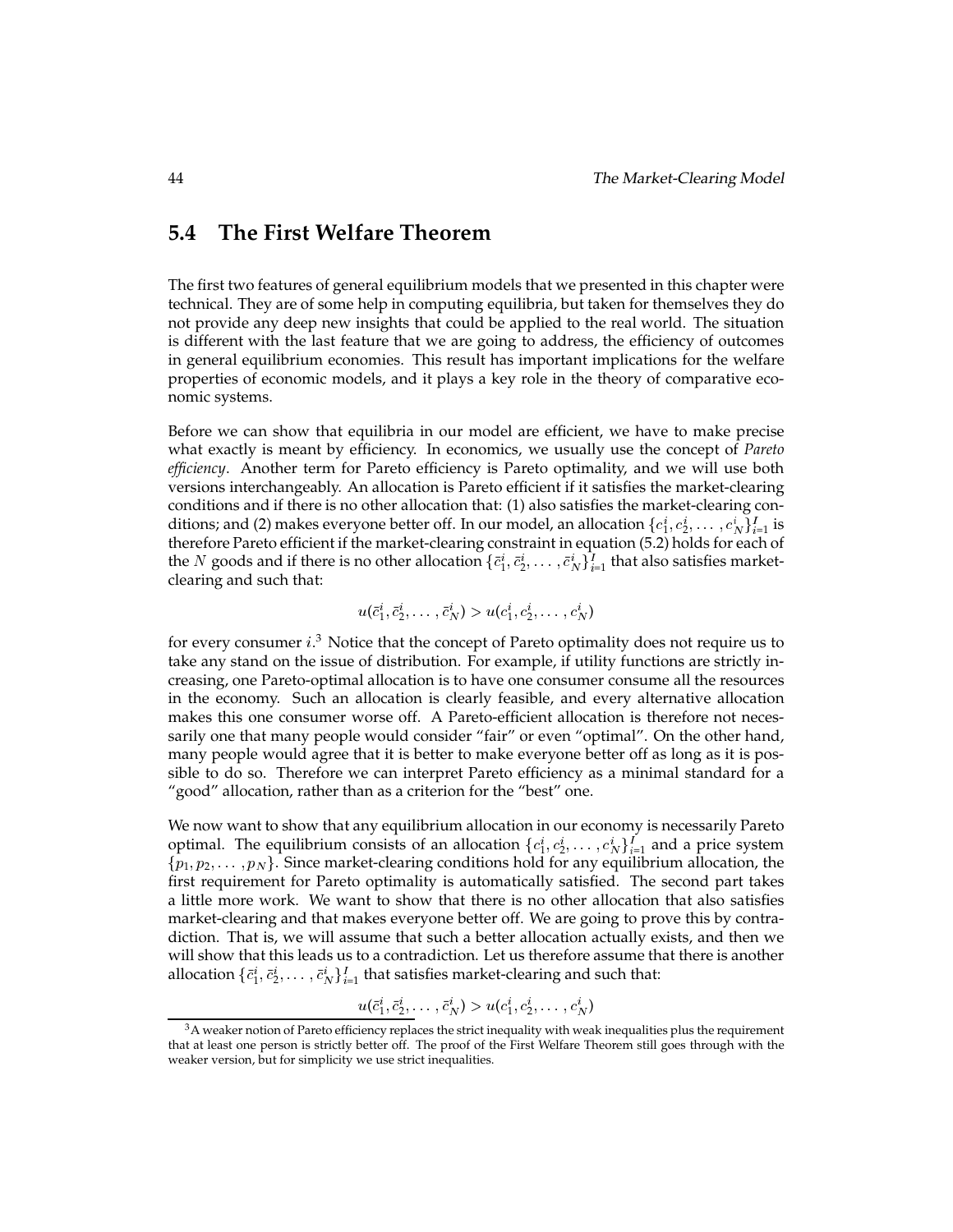#### 5.4 The First Welfare Theorem 45

for every consumer  $i$ . We know that consumer  $i$  maximizes utility subject to the budget constraint. Since the consumer chooses  $\{c_1^i, c_2^i, \ldots, c_N^i\}$  even though  $\{\bar{c}_1^i, \bar{c}_2^i, \ldots, \bar{c}_N^i\}$  yields higher utility, it has to be the case that  $\{\bar{c}_1^i,\bar{c}_2^i,\ldots,\bar{c}_N^i\}$  violates the consumer's budget constraint:

(5.4) 
$$
\sum_{n=1}^{N} p_n \bar{c}_n^i > \sum_{n=1}^{N} p_n e_n^i.
$$

Otherwise, the optimizing consumers would not have chosen the consumptions in the allocation  $\{c_1^i, c_2^i, \ldots, c_N^i\}_{i=1}^I$  in the first place. Summing equation (5.4) over all consumers and rearranging yields:

$$
\sum_{i=1}^{I} \sum_{n=1}^{N} p_n \bar{c}_n^i > \sum_{i=1}^{I} \sum_{n=1}^{N} p_n e_n^i,
$$
  

$$
\sum_{n=1}^{N} \sum_{i=1}^{I} p_n \bar{c}_n^i > \sum_{n=1}^{N} \sum_{i=1}^{I} p_n e_n^i,
$$
  

$$
\sum_{n=1}^{N} p_n \sum_{i=1}^{I} \bar{c}_n^i > \sum_{n=1}^{N} p_n \sum_{i=1}^{I} e_n^i,
$$
 so:  

$$
\sum_{n=1}^{N} p_n \left[ \sum_{i=1}^{I} \bar{c}_n^i - \sum_{i=1}^{I} e_n^i \right] > 0.
$$

We assumed that the allocation  $\{\bar{c}_1^i, \bar{c}_2^i, \ldots, \bar{c}_N^i\}_{i=1}^I$  satisfied market-clearing. Therefore the terms inside the brackets are all zero. This implies  $0 > 0$ , which is a contradiction. Therefore, no such allocation  $\{\bar{c}_1^i, \bar{c}_2^i, \ldots, \bar{c}_N^i\}_{i=1}^I$  can exist, and the original equilibrium allocation  $\{c_1^i, c_2^i, \ldots, c_N^i\}_{i=1}^I$  is Pareto optimal.

Since any competitive equilibrium is Pareto optimal, there is no possibility of a redistribution of goods that makes everyone better off than before. Individual optimization together with the existence of markets imply that all gains from trade are exploited.

There is also a partial converse to the result that we just proved, the "Second Welfare Theorem". While the First Welfare Theorem says that every competitive equilibrium is Pareto efficient, the Second Welfare Theorem states that every Pareto optimum can be implemented as a competitive equilibrium, as long as wealth can be redistributed in advance. The Second Welfare Theorem rests on some extra assumptions and is harder to prove, so we omit it here. In economies with a single consumer there are no distributional issues, and the two theorems are equivalent.